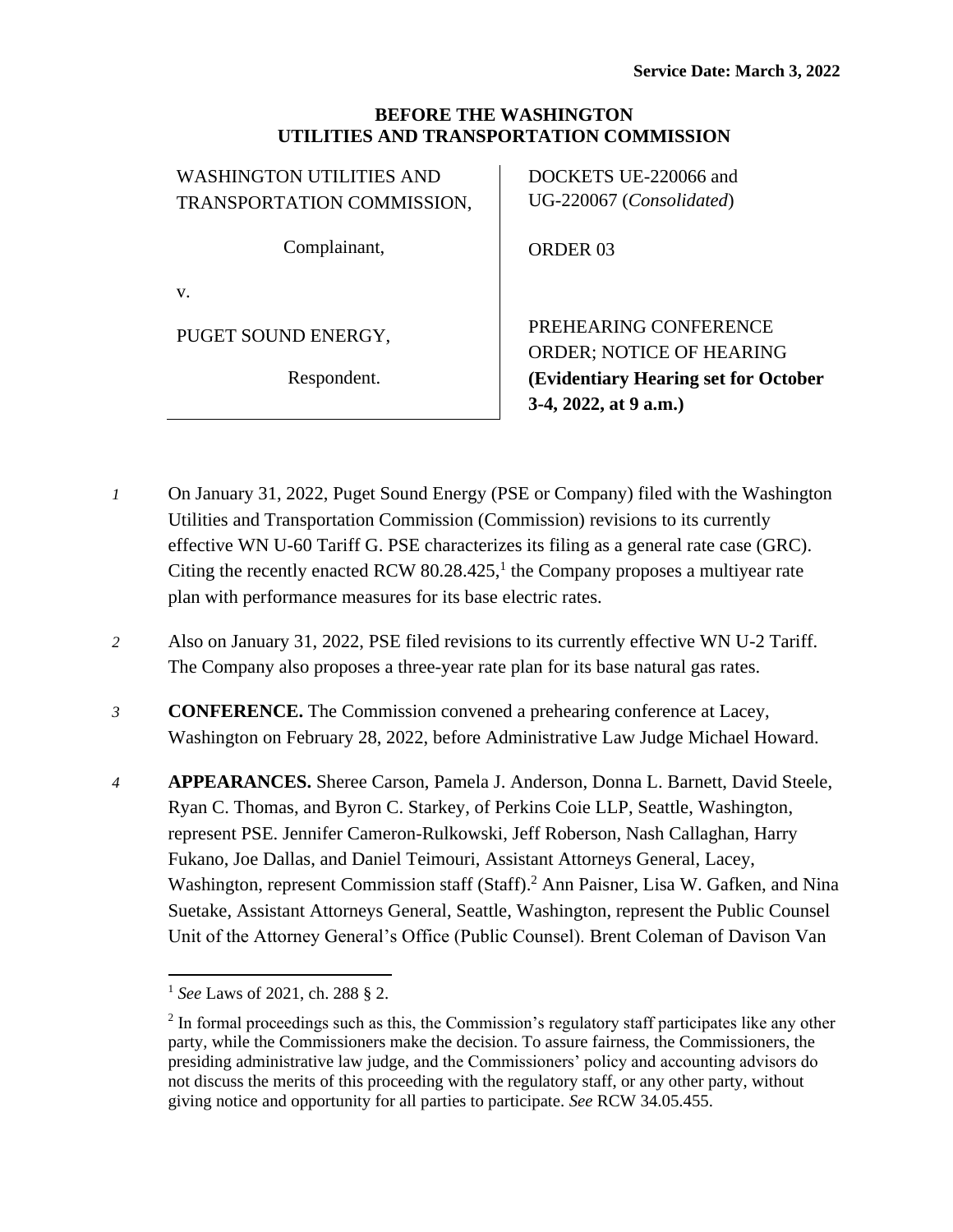Cleve, P.C., Portland, Oregon, represents the Alliance of Western Energy Consumers (AWEC). Tyler Pepple and Corinne O. Milinovich of Davison Van Cleve, P.C., Portland, Oregon, represent Microsoft Corporation (Microsoft). Yochanan Zakai of Shute, Mihaly & Weinberger LLP and Simon J. ffitch, Attorney at Law, represent The Energy Project. Damon Xenopoulos, Shaun C. Mohler, and Laura W. Baker, of Stone Mattheis Xenopoulos & Brew, PC, Washington, DC, represent Nucor Steel Seattle, Inc. (Nucor Steel). Jaimimi Parekh and Jan Hasselman, of Earthjustice, represent the NW Energy Coalition (NWEC). J. Richard Aramburu, Attorney at Law, represents the Coalition of Eastside Neighborhoods for Sensible Energy (CENSE). Rita Liotta, of the United States Navy, represents the Federal Executive Agencies (FEA). Vicki M. Baldwin, of Parsons, Behle and Latimer, represents Walmart Inc. (Walmart). Gloria D. Smith, of the Sierra Club Environmental Law Program, represents Sierra Club. Verna Bromley and Raul Martinez, of the King County Prosecuting Attorney's Office, as well as Benjamin Mayer and Kari L. Vander Stoep, of K&L Gates LLP, represent King County. Lisa Anderson, Sam Stiltner, and Alec Wrolson, of the Law Office of the Puyallup Tribe, and Nicholas G. Thomas, of Ogden Murphy Wallace, PLLC, represent the Puyallup Tribe of Indians. Murial Thuraisingham, Clean Energy Policy Lead, represents Front and Centered.<sup>3</sup> Contact information for the representatives of those granted party status is attached as Appendix A to this Order.

- *5* **PETITIONS TO INTERVENE.** AWEC, The Energy Project, Nucor Steel, NWEC, CENSE, Sierra Club, Walmart, King County, the Puyallup Tribe, Microsoft, and FEA timely filed petitions to intervene. Microsoft filed a written petition to intervene the day of the prehearing conference, which is addressed below.
- *6* Absent objections to the petitions to intervene filed by AWEC, The Energy Project, Nucor Steel, NWEC, Walmart, King County, and FEA, the Commission finds that these petitioners have established a substantial interest in this proceeding and that their participation will be in the public interest. Accordingly, the Commission grants those petitions.
- *7* PSE filed written objections to the petitions to intervene filed by both the Puyallup Tribe and CENSE. At the prehearing conference, AWEC joined in supporting PSE's objections to CENSE's petition for intervention. Public Counsel commented on, but did not object to, either organization's request to intervene. After considering all of the written submissions and arguments at the prehearing conference, we grant both the Puyallup

<sup>&</sup>lt;sup>3</sup> Front and Centered did not petition to intervene at the time of the prehearing conference.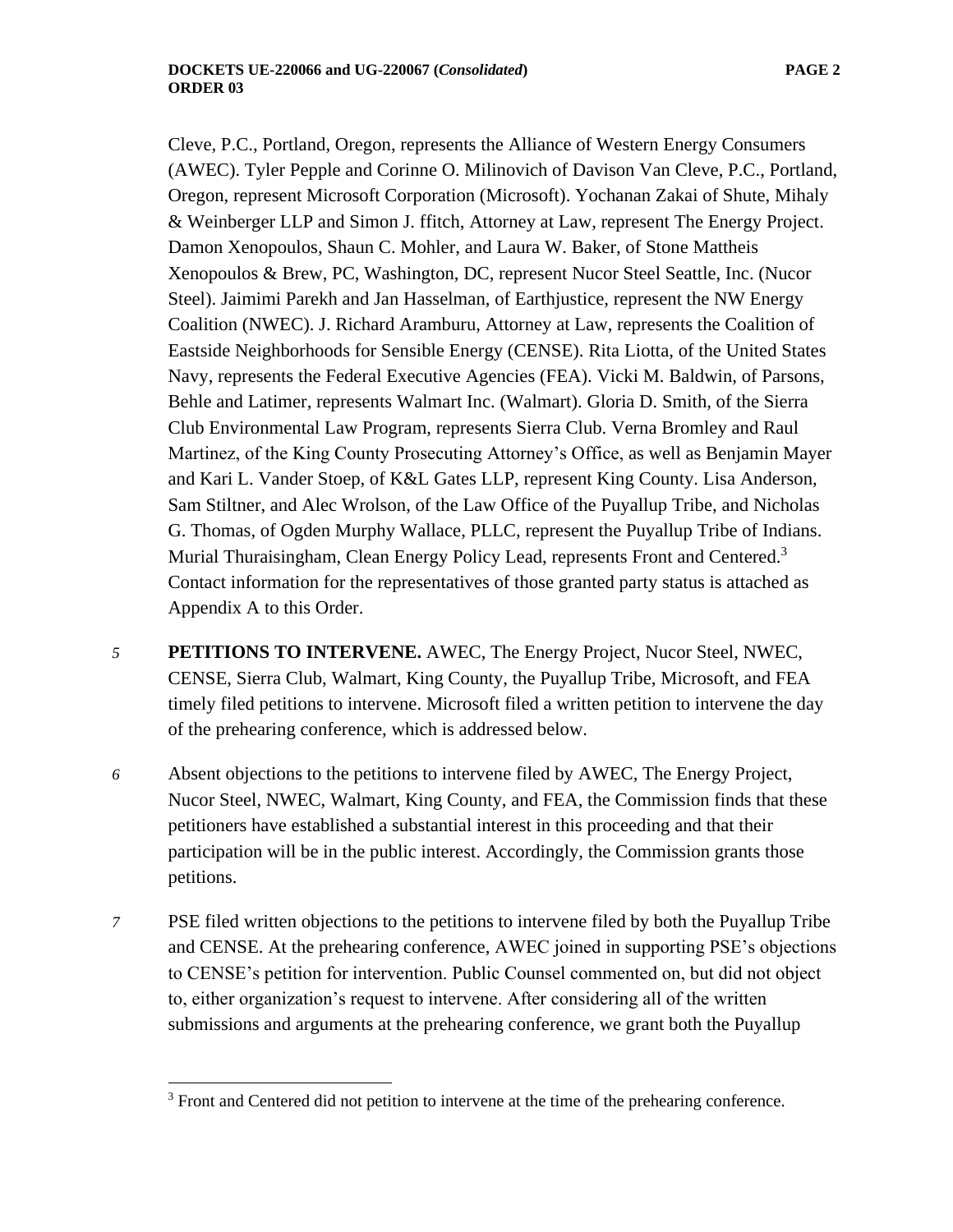Tribe's and CENSE's petitions for intervention subject to conditions, as explained below. We also address concerns raised regarding Microsoft's and Sierra Club's intervention.

- *8* **Standard of Review.** The Administrative Procedure Act (APA) states that a presiding officer may grant a petition to intervene in an adjudication "upon determining that the petitioner qualifies as an intervenor under any provision of law and that the intervention sought is in the interests of justice and will not impair the orderly and prompt conduct of the proceedings."<sup>4</sup> Commission rules provide the presiding officer with discretion to grant intervention "[i]f the petition discloses a substantial interest in the subject matter of the hearing or if the petitioner's participation is in the public interest."<sup>5</sup> In addition, "the presiding officer may impose conditions upon the intervenor's participation in the proceedings."<sup>6</sup> To determine whether a petitioner has a substantial interest in the proceeding, the Commission applies a "zone of interest test" that requires the petitioner to demonstrate that there is a nexus between the stated purpose of its intervention and an interest protected by a Washington statute within the Commission's jurisdiction.<sup>7</sup>
- *9* As the Commission has observed, "The extent to which we allow intervention depends upon the number, complexity, and newness of the issues before us, upon whether we believe the intervenor will provide relevant facts and argument which are not cumulative and will contribute positively to our understanding and evaluation of the issues, and upon the effect that allowing a particular intervention will have upon the orderly and prompt conduct of the proceedings."<sup>8</sup>
- *10* Applying these standards, we address each petition in turn.
- *11* **CENSE.** In its petition to intervene, CENSE states that it is a non-profit organization that represents thousands of East King County residents and business owners who are concerned with PSE's 230kv transmission line project, referred to as "Energize Eastside."

 $4$  RCW 34.05.443(1).

 $5$  WAC 480-07-355(3).

<sup>6</sup> RCW 34.05.443(2); accord WAC 480-07-355(3).

<sup>7</sup> *In Re Joint Application of Verizon Communications, Inc. and Frontier Communications Corporation for an Order Declining to Assert Jurisdiction Over, or, in the Alternative, Approving the Indirect Transfer of Control of Verizon Northwest, Inc*., Docket UT-090842, Order 05, ¶ 14 (Sep. 10, 2009).

<sup>8</sup> *In the Matter of the Investigation on the Commission's Own Motion into the Propriety and Adequacy of Certain Depreciation Rates of US West Communications, Inc. And the Changes, if any, that Should be Ordered to such Depreciation Rates*, Docket UT-951425 Fourth Supplemental Order (March 28, 1997).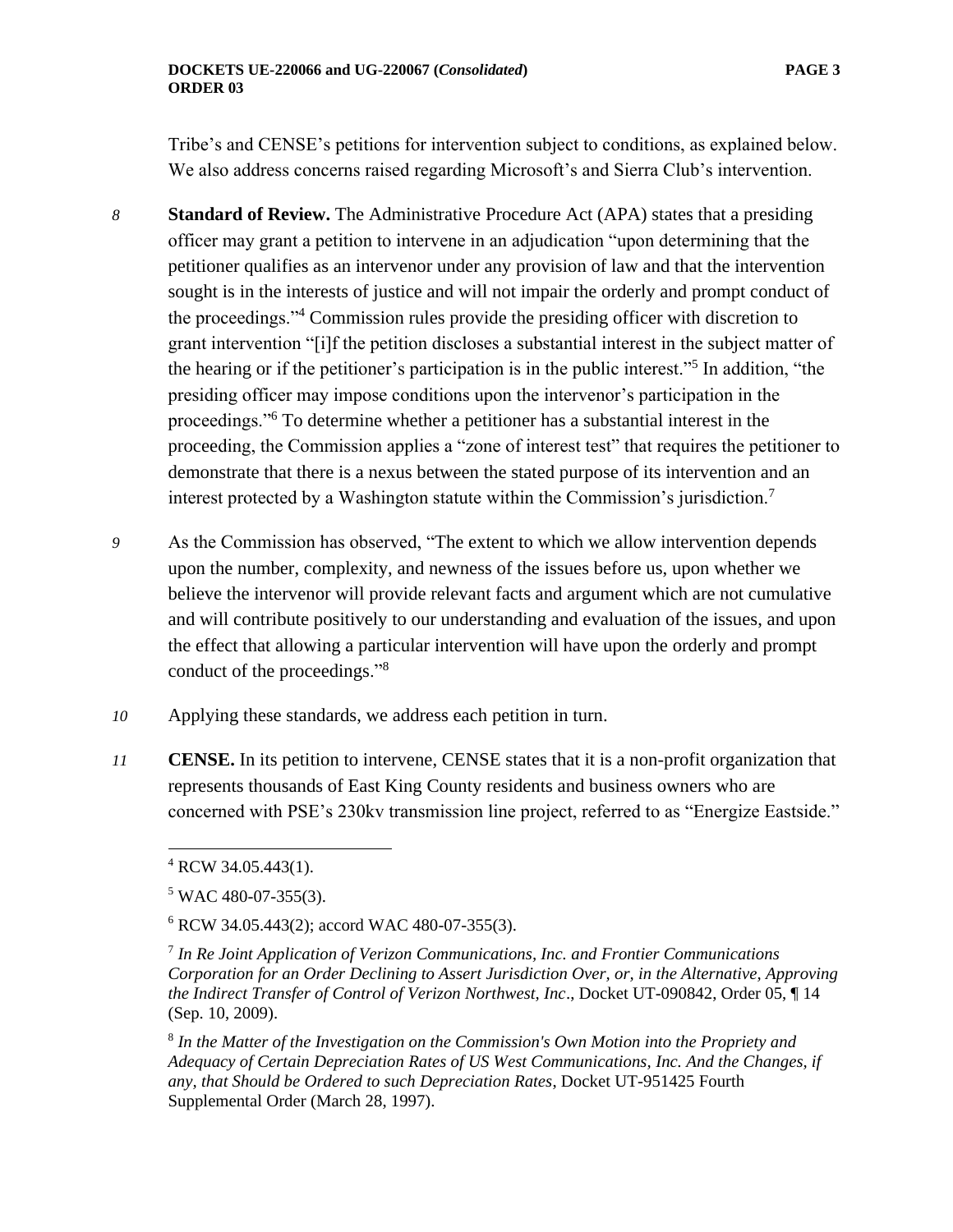CENSE notes that it has participated in various land use, legislative, and permitting proceedings regarding this project since 2014. CENSE has also commented on PSE's Integrated Resource Plans (IRPs) regarding this project. CENSE requests to intervene because PSE seeks a prudency determination for investments in the Energize Eastside project. Although CENSE has not yet determined the exact scope of its participation, it maintains that it will not unnecessarily broaden the issues or impair the orderly and prompt conduct of this proceeding.

- *12* PSE filed a written objection to CENSE's petition to intervene. PSE argues that the interests CENSE identifies are already represented by other statutory parties, such as Public Counsel. PSE also argues that CENSE fails to demonstrate a substantial interest in this proceeding and fails to articulate how its participation is in the public interest. Finally, PSE expresses its concern that CENSE will attempt to re-litigate earlier permitting decisions made by other regulatory bodies, and that these decisions are beyond the scope of this proceeding. PSE argues that CENSE should participate by filing public comments rather than being granted party status.
- *13* On February 25, 2022, CENSE filed a reply to PSE's written objections. Because CENSE did not seek leave from the Commission prior to filing its reply, we do not consider it in this Order. The Commission will address CENSE's reply and PSE's February 28, 2022, Motion to Strike by separate order.
- *14* At the prehearing conference, CENSE stated that it does not intend to broaden the issues and will instead focus on the issue of the prudency of the costs PSE incurred for its Energize Eastside project. CENSE noted that it previously filed comments in response to PSE's 2017 IRP related to this issue.
- *15* PSE reiterated its position that CENSE would broaden the issues in this proceeding and that CENSE may advance arguments that were discredited in other venues. Although Public Counsel also intends to address the Energize Eastside project, it does not object to CENSE's petition to intervene. No other party objected to CENSE's petition to intervene.
- *16* Overall, we find that CENSE has demonstrated that it has a substantial interest in a limited issue in this proceeding that is not adequately represented by other statutory parties. Although Public Counsel intends to address the prudency of PSE's investments in Energize Eastside, CENSE offers a broader depth of knowledge and experience related to this issue than any other party because it has been participating in proceedings related to the project for nearly eight years. As such, its perspective may not be adequately represented by other parties. For those same reasons, we find that CENSE is likely to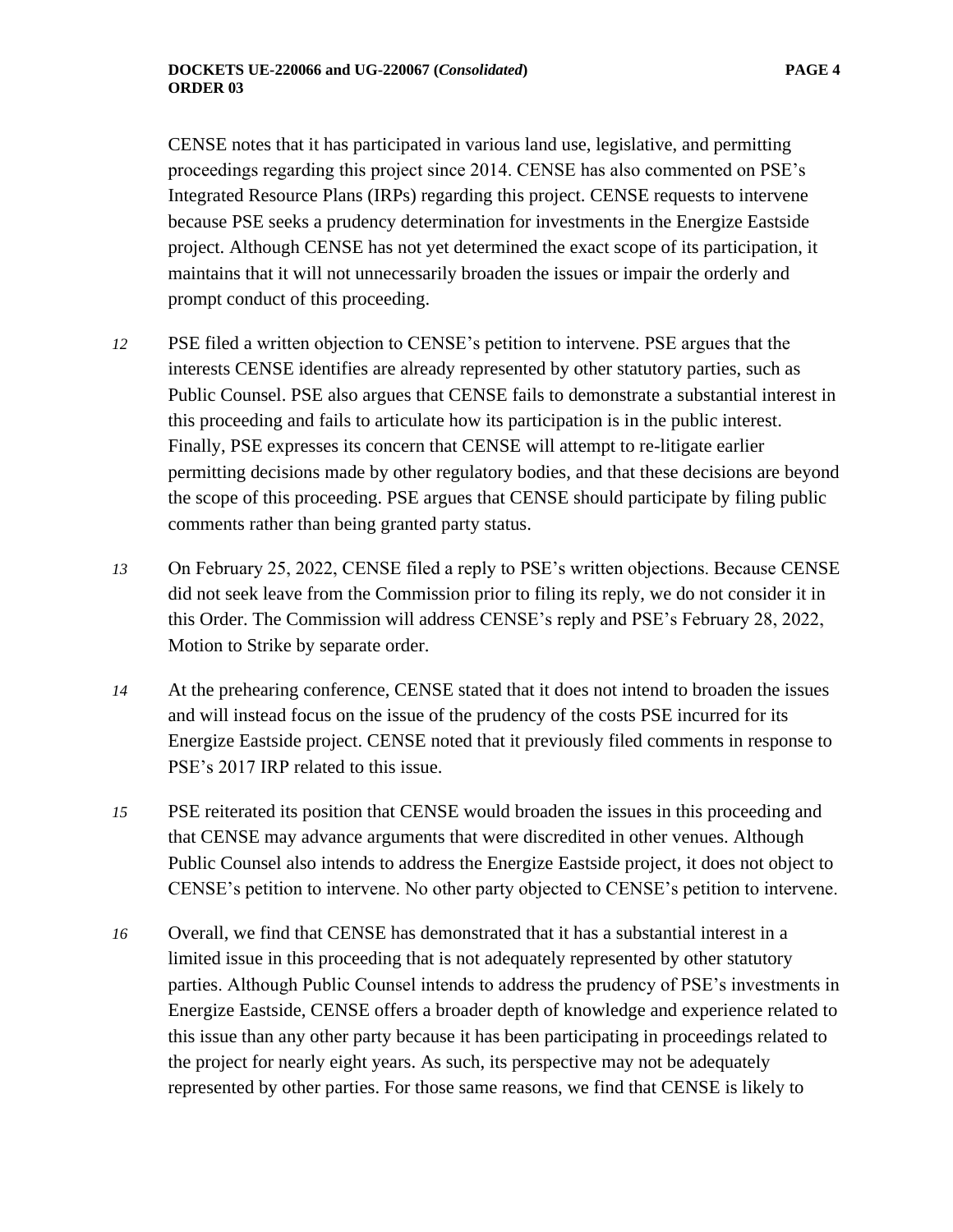provide facts and argument that are not cumulative of other parties' facts and arguments, and that its participation may contribute positively to the Commission's understanding of issues related to the prudency of the investments at issue.

- *17* At the prehearing conference, CENSE committed to focusing its case solely on the prudency of PSE's Energize Eastside investments. Because the Commission is the only regulatory body that can determine the prudency of PSE's investments, we are not as concerned that CENSE will advance arguments that have been rejected in other forums. Nevertheless, we impose certain conditions to avoid this outcome and to ensure that CENSE adheres to its assurances regarding the limited scope of its participation because it has not yet established that it meets the standards for intervention with respect to other issues in this proceeding.
- *18* Accordingly, we place conditions on CENSE's participation pursuant to RCW 34.05.443(2) as follows: (1) CENSE's participation in this proceeding is limited to the prudency of PSE's Energize Eastside project investments; (2) CENSE will participate in discovery and cross-examination only with respect to the Energize Eastside project; and (3) CENSE will—to the extent reasonably possible—coordinate the presentation of its case with Public Counsel.
- *19* **Puyallup Tribe.** In its petition to intervene, the Puyallup Tribe states that it holds unique and distinct evidence regarding the prudency of the costs PSE incurred in developing the Tacoma Liquid Natural Gas (LNG) plant. The Puyallup Tribe submits that the Tacoma LNG plant will provide less natural gas to ratepayers than originally projected. The Puyallup Tribe further asserts that its participation will be narrow and focused. The Puyallup Tribe also notes that it has members who may, from time to time, be eligible for need-based utility assistance.
- *20* In its objections, PSE argues that the Puyallup Tribe has unsuccessfully opposed the Tacoma LNG plant for several years and that the Puyallup Tribe will present evidence that has been discredited in other venues. PSE expresses concern that the Puyallup Tribe will expand the scope of the proceeding. PSE submits that the interests of tribe members are adequately represented by other parties. However, if the Puyallup Tribe is allowed to intervene, PSE requests that the Commission limit the scope of its participation. PSE also argues that the Commission should instruct the Puyallup Tribe that it cannot use evidence obtained in this proceeding for purposes outside the current Commission proceeding.
- *21* At the prehearing conference, the Puyallup Tribe acknowledged the limited scope of the issues before the Commission with respect to the Tacoma LNG plant. The Puyallup Tribe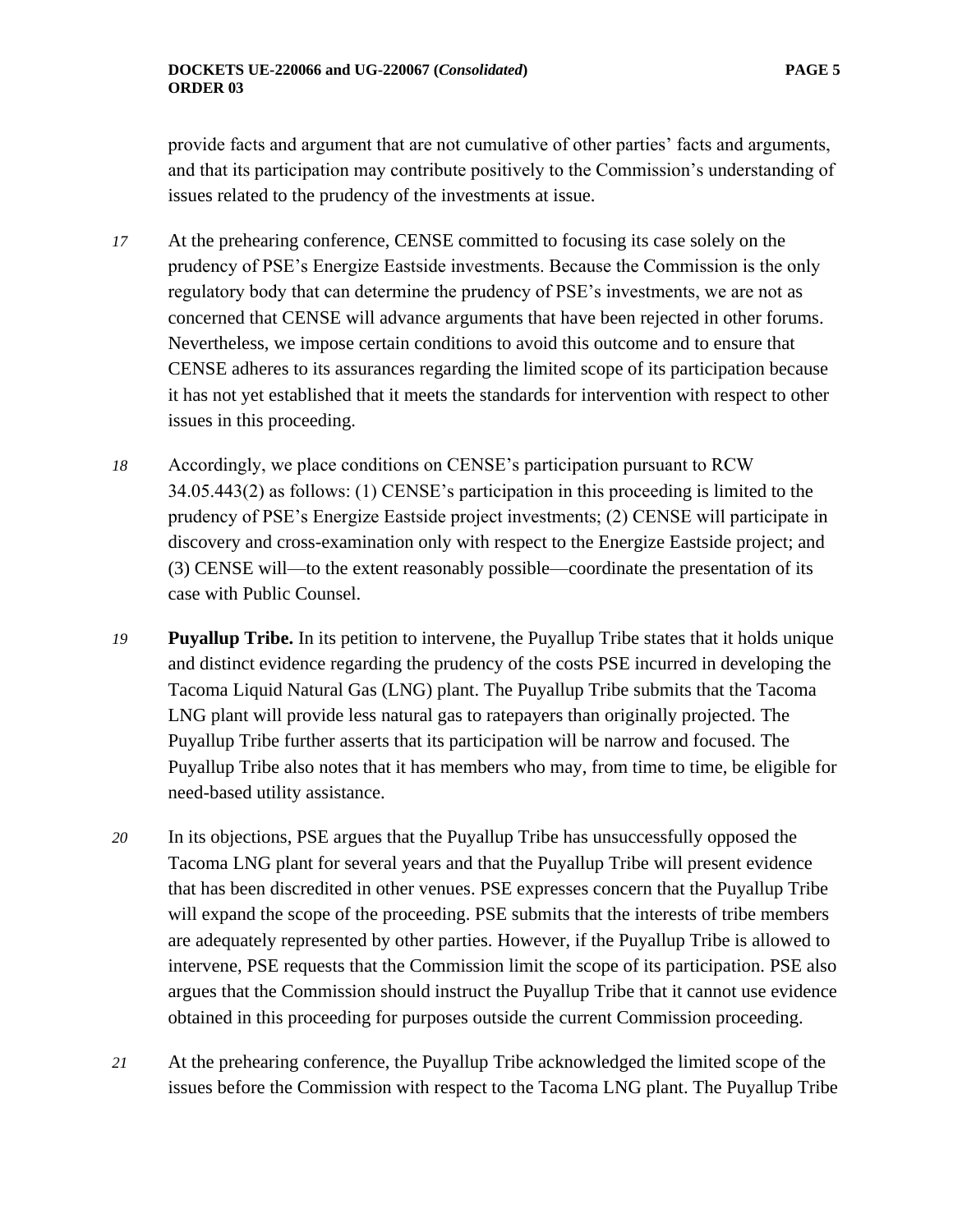indicated that it was familiar with the protective orders used by the Commission but explained that information not marked confidential is generally considered public information and is not subject to these protective orders. PSE maintained its opposition to the Puyallup Tribe's intervention in the case, arguing that the Puyallup Tribe should not be allowed to make arguments rejected in other venues. Public Counsel also commented on the Puyallup Tribe's petition to intervene. Public Counsel noted, among other points, that the Puyallup Tribe's participation is encouraged by the recently enacted statute providing for participant funding in Commission proceedings.<sup>9</sup>

*22* We grant the Puyallup Tribe's petition to intervene subject to conditions. We agree with Public Counsel that RCW 80.28.430 prioritizes participation by organizations such as the Puyallup Tribe, which represent vulnerable populations and highly impacted communities. Pursuant to RCW 19.405.020(23), a "highly impacted" community includes "a community located in census tracts that are fully or partially on 'Indian country' as defined in 18 U.S.C. Sec. 1151."<sup>10</sup> The Puyallup Tribe's land includes land designated as "Indian country" under federal law, as it presented at the prehearing conference. This designation conclusively demonstrates that the Puyallup Tribe's participation is in the public interest.

*23* Furthermore, we find that the Puyallup Tribe has demonstrated a substantial interest in this proceeding that is not adequately represented by other parties. The Puyallup Tribe maintains that its participation will be narrow and focused, and at the prehearing conference, it acknowledged the relatively narrow issue before the Commission with regards to the Tacoma LNG plant. Like CENSE, the Puyallup Tribe offers a unique perspective because of its lengthy involvement with various aspects of the Tacoma LNG project. As such, there is sufficient reason to believe that the Puyallup Tribe may bring relevant evidence into the record that is not merely cumulative of other parties' efforts.

*24* As with CENSE, we find it appropriate to place conditions on the Puyallup Tribe's participation in this proceeding to ensure its scope is narrow. We therefore find that (1) the Puyallup Tribe's participation in this proceeding is limited to the prudency of the costs associated with PSE's Tacoma LNG plant, the portion of Tacoma LNG plant costs that should be borne by ratepayers, and low-income programs; (2) the Puyallup Tribe will participate in discovery and cross-examination only with regards to the Tacoma LNG

<sup>9</sup> Engrossed Substitute Senate Bill 5295, Chapter 188, Laws of 2021, codified as RCW 80.28.430.  $10$  Because RCW 80.28.430 does not itself define the terms "vulnerable populations" or "highly impacted communities," we read these terms in light of the definitions in the Clean Energy Transformation Act, RCW 19.405 *et seq*..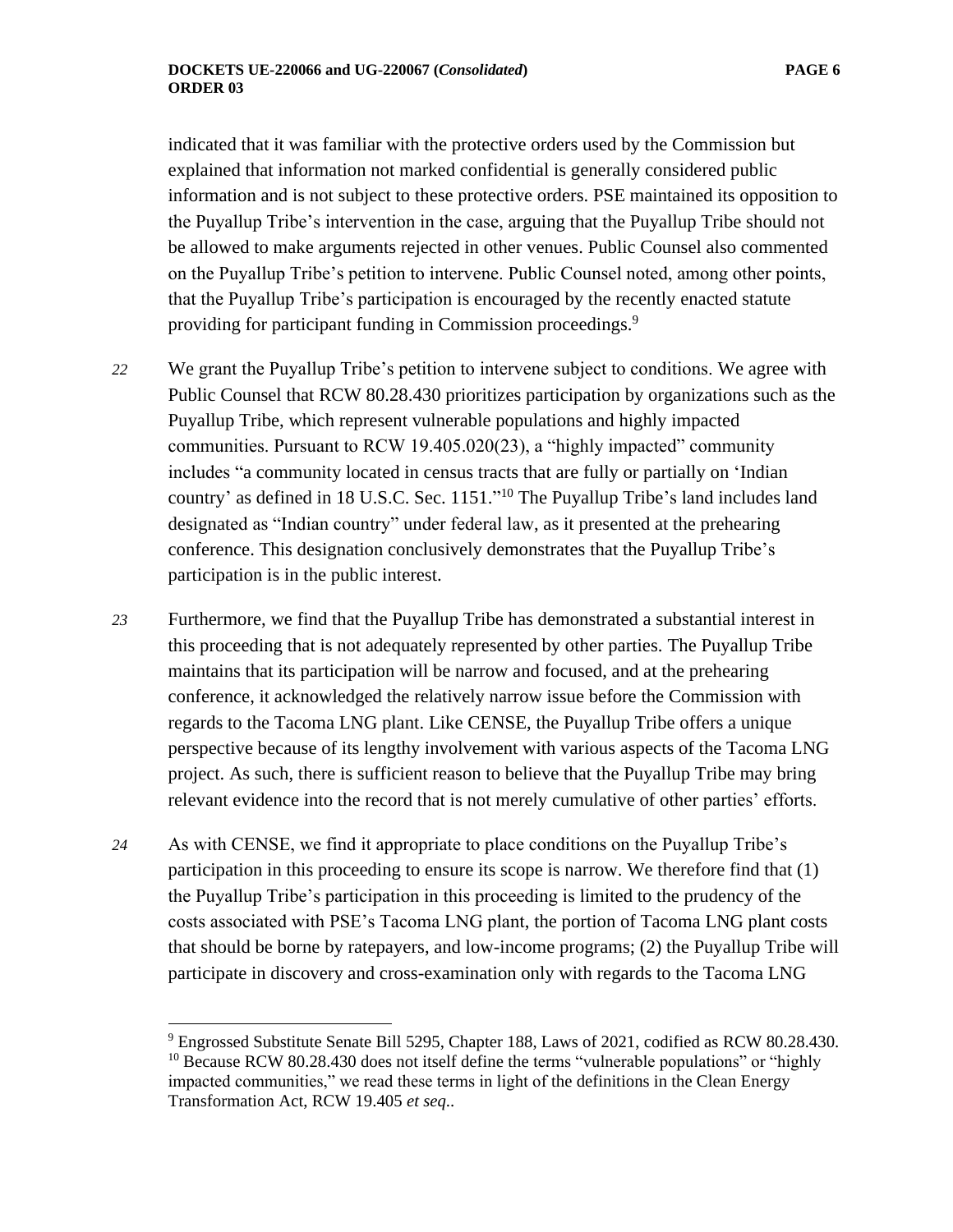plant project and low-income programs; and (3) the Puyallup Tribe will—to the extent reasonably possible—coordinate the presentation of its case regarding low-income programs with The Energy Project and Public Counsel.

- *25* We decline, however, to instruct the Puyallup Tribe further as to the use of any discovery obtained in this proceeding. The Puyallup Tribe acknowledges that it is bound by the protective order, Order 02, in these consolidated dockets. But the Puyallup Tribe correctly observes that any discovery responses that are not marked "confidential" or "highly confidential" are not subject to the protective order. The Commission does not have cause, at this point in time, to instruct the Puyallup Tribe as to the use of nonconfidential information obtained through discovery.
- *26* **Sierra Club.** At the prehearing conference, PSE expressed concerns regarding the scope of Sierra Club's participation and whether Sierra Club would expand the issues in this proceeding. PSE did not oppose Sierra Club's petition to intervene but supported placing conditions on the organization's participation. In response, Sierra Club noted that it may have used inaccurate wording at one point in its petition to intervene, which may have given an incorrect impression. Sierra Club submitted that it was appropriately focused on the prudency of certain investments, rather than broader issues outside of the Commission's jurisdiction.
- *27* We decline to place conditions on Sierra Club's participation. The Sierra Club both clarified the language in its petition and provided reassurance it will focus only on the issues before the Commission. At this point in time, we do not have cause for concern that Sierra Club will unnecessarily expand the issues or hinder the orderly conduct of this proceeding. For the same reasons, we decline to require Sierra Club to coordinate the presentation of its case with NWEC.
- *28* **Microsoft.** On February 28, 2022, Microsoft filed a written petition to intervene. This was the same day as the prehearing conference. Microsoft notes that it has a substantial interest in this proceeding because PSE proposes in its initial filing how to allocate decommissioning and remediation costs from the Colstrip Generating Station to Microsoft.
- *29* Pursuant to WAC 480-07-355(1)(a), written petitions to intervene should be filed "at least three business days before the initial hearing date or prehearing conference, whichever occurs first." Microsoft failed to comply with this requirement. Although Microsoft should be aware of the Commission's procedural rules, we will nevertheless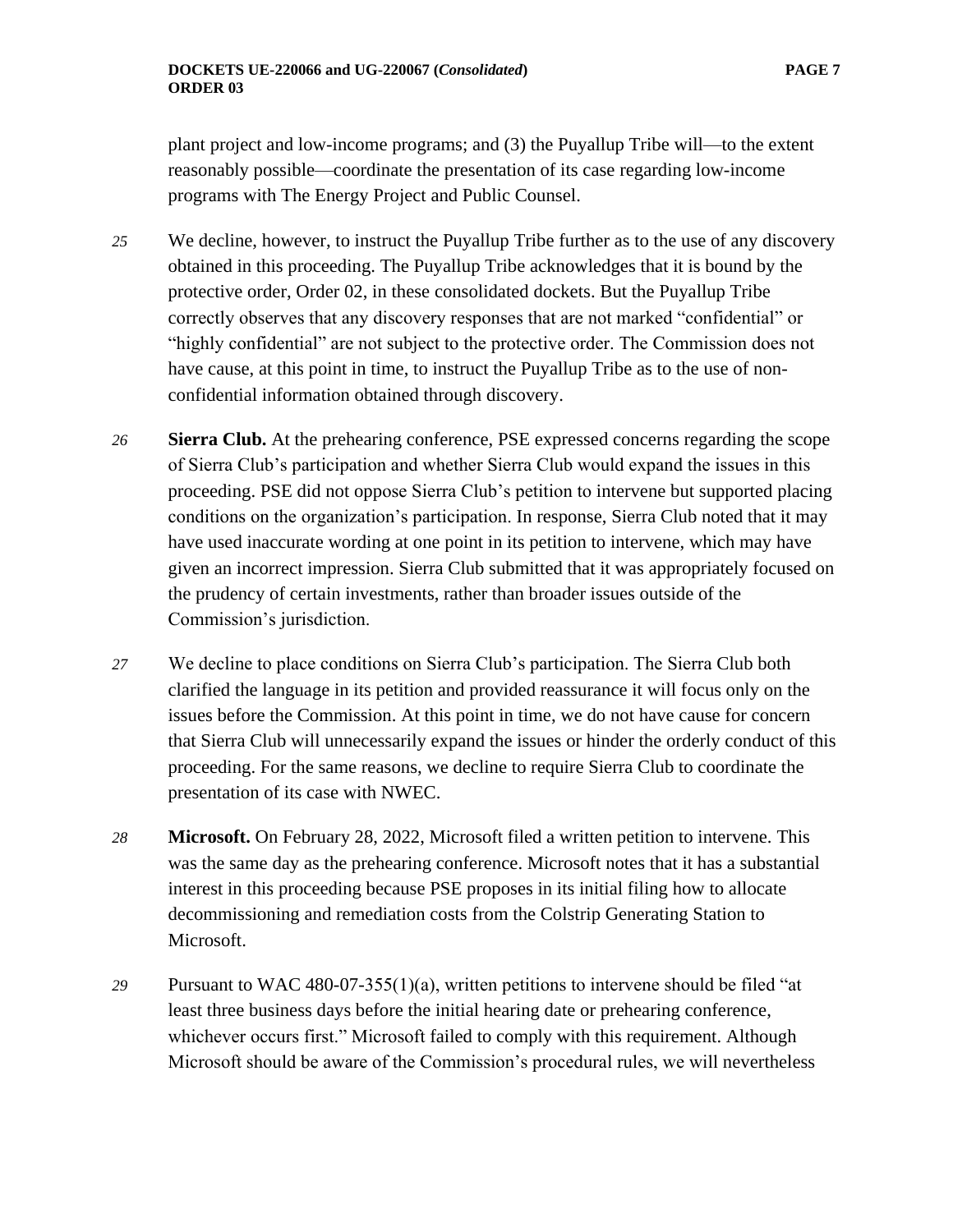accept Microsoft's petition to intervene as timely. A "good cause" showing is not required unless the petitioner waits until after the prehearing conference.<sup>11</sup>

- *30* Thus, absent any objections to Microsoft's petition to intervene, we find that Microsoft has established a substantial interest in this proceeding and that its participation will be in the public interest. We accordingly grant Microsoft's petition to intervene.
- *31* **PROTECTIVE ORDER.** The Commission entered a protective order as Order 02 in this docket on February 10, 2022.
- *32* **DISCOVERY.** Order 01 provides that discovery will be conducted under the Commission's discovery rules, WAC 480-07-400 – 425. The Commission urges the parties to work cooperatively together to avoid having to bring discovery matters forward for formal resolution. If the parties are unable to resolve discovery disputes, the presiding administrative law judge encourages the parties to either file appropriate motions or to contact the presiding administrative law judge to arrange for a discovery conference. Because it is difficult to predict when a discovery conference may be needed, if at all, a discovery conference is only identified as a "to be determined" date on the procedural schedule attached in Appendix B.
- *33* The Parties agree to certain discovery practices that will facilitate the sharing of all data requests and responses with all Parties as well as the tracking and organizing of those data requests and responses.
- *34* First, the Parties agree to identify each data request by subject (1) above each data request, (2) in the cover letter, and (3) in the distribution email. Data requests propounded in a single set will be grouped by subject in the cover letter and distribution email. The Parties will cooperate to develop a uniform list of subjects to facilitate discovery tracking. These discovery tracking processes are not intended to limit or restrict discovery in any way.
- *35* Second, response times to data requests will be adjusted as set forth in Appendix B.
- *36* Third, the Commission believes it will aid discovery in this case if all responses to data requests are shared with all parties. No party objected to the Commission making the

<sup>&</sup>lt;sup>11</sup> See WAC 480-07-355(1)(b) ("The commission may grant a petition to intervene made after the initial hearing or prehearing conference, whichever occurs first, only on a showing of good cause, including a satisfactory explanation of why the person did not timely file a petition to intervene.").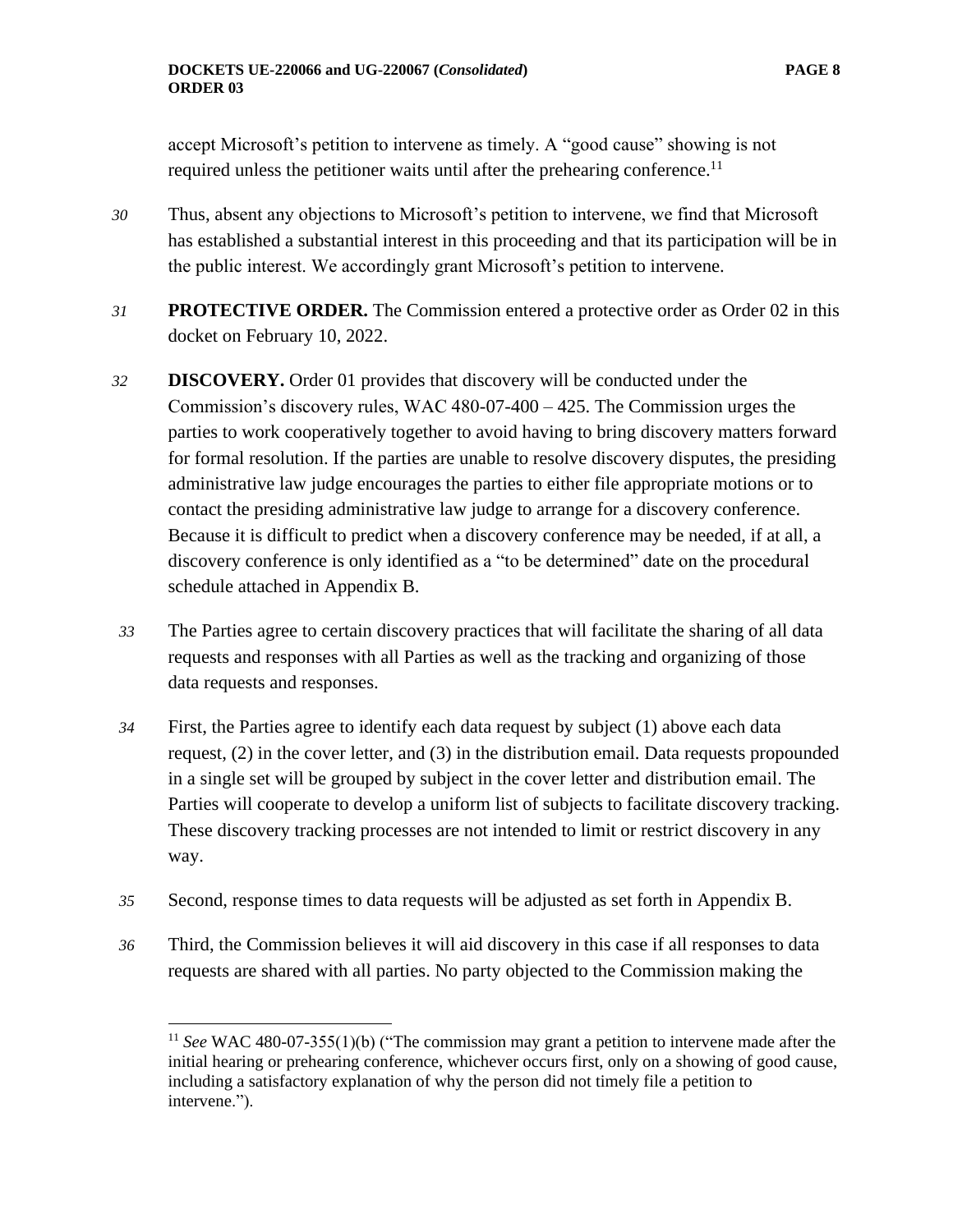exchange of data request responses with all parties a requirement for discovery in this case. Accordingly, the Commission requires the parties to share every data request response with all parties, subject to any confidentiality limitations contained in Commission rule, the protective order issued in this docket, and the conditions placed on CENSE's and the Puyallup Tribe's participation in discovery in this Order. To be clear, data requests and responses are not shared with the Commissioners, the presiding administrative law judge, or Commission policy advisors, unless those responses are offered as exhibits to be admitted into the record.

- *37* **PROCEDURAL SCHEDULE.** PSE and Staff presented different procedural schedules to the presiding administrative law judge at the prehearing conference. The parties indicated that they were at an impasse and requested a ruling on this issue.
- *38* The parties gave several reasons why they could not agree on a procedural schedule. PSE argued that the parties are generally allowed to file reply briefs (a second round of briefing) after a general rate case hearing. Only PSE's schedule provided for reply briefs. PSE was also concerned that Staff provided only five weeks between response testimony and rebuttal testimony. The Company noted that it was unwilling to extend the effective date of its tariffs to allow additional time to accommodate its requests.
- *39* In its comments, Staff observed that both Avista Corporation d/b/a Avista Utilities (Avista) and PSE filed general rate cases within one week of each other. The presiding administrative law judge proposed holding the hearing in this proceeding on September 27 and September 28, 2022, which is only one week after the hearing in Avista's general rate case.
- *40* Public Counsel agreed with Staff's proposed schedule, with the exception of a settlement conference date set for June 14, 2022. Public Counsel submitted that the Commission does not always provide for reply briefs, noting that reply briefs are not included in the procedural schedule for Avista's pending general rate case.<sup>12</sup>
- *41* After considering all of the circumstances and the parties' comments, we adopt Staff's procedural schedule. There are trade-offs associated with either PSE's or Staff's procedural schedule. While the Commission may benefit from a second round of posthearing briefing, second briefs are not required by any statute or Commission rule. Moreover, allowing two rounds of briefing is impractical in circumstances like those

<sup>12</sup> *See Avista Corporation d/b/a Avista Utilities*, Dockets UE-220053 and UG-220054, Order 03 App. B (February 16, 2022).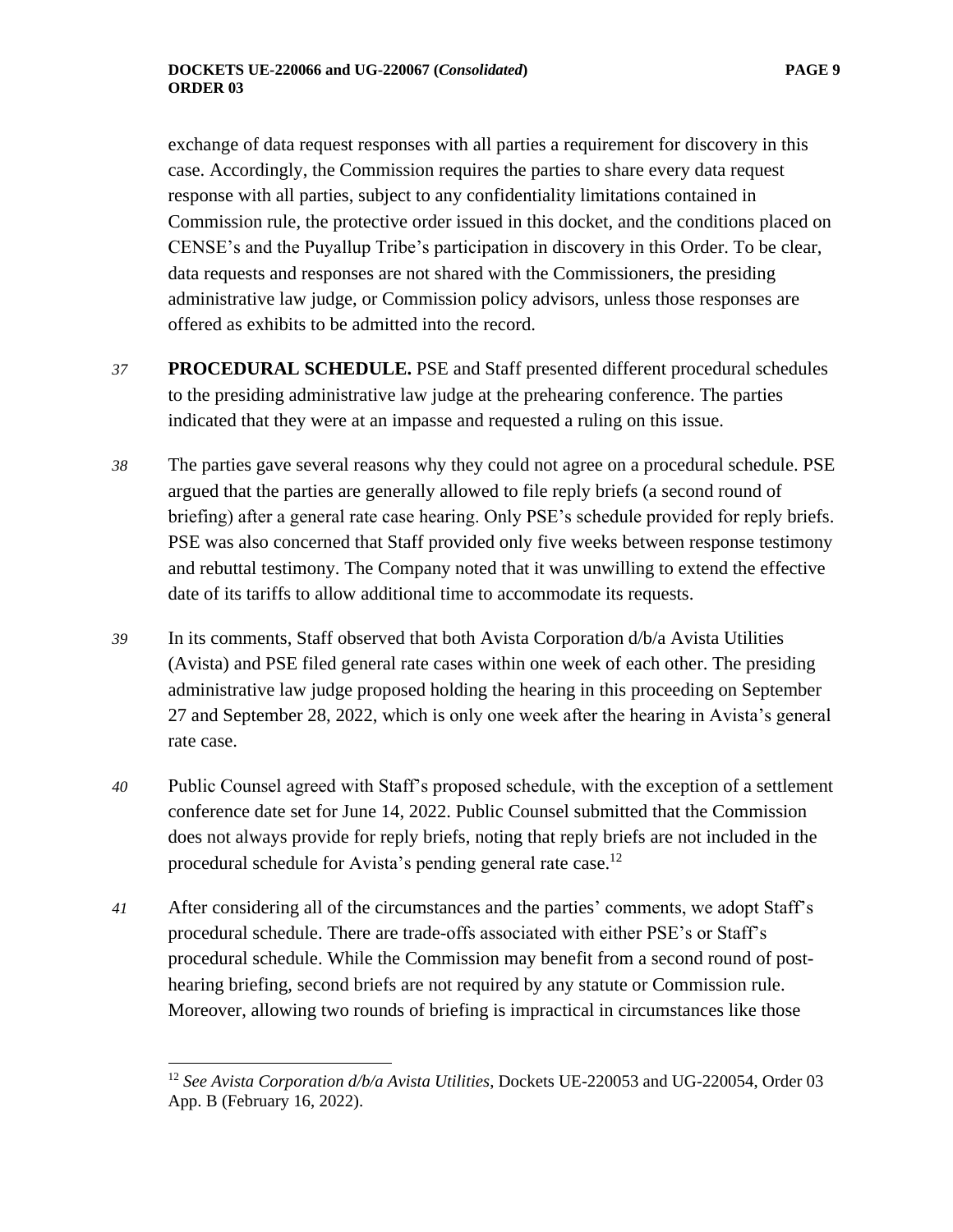presented here, where competing workload priorities create time constraints for most parties and the Commission. On balance, it is more important for the Commission to provide adequate time to review all of the pre-filed testimony before the evidentiary hearing and to provide adequate time to consider, discuss, and draft a final order following the last round of briefing.

- *42* We therefore adopt Staff's proposed procedural schedule. Because Public Counsel may not be available for a June 14, 2022, settlement conference, we note that the parties may change the date of this settlement conference with written notice to the Commission.
- *43* We also conclude that it is premature to set a deadline for PSE's compliance filing. The Commission will state in its final order a date for the Company's compliance filing.<sup>13</sup> Staff must then file a response to the Company's compliance filing within five business days. $^{14}$
- *44* Under WAC 480-07-460(1)(b), a deadline for filing errata sheets to exhibits may be established in the prehearing conference order. In the prehearing conference, no party objected to setting the errata filing deadline for one week prior to the evidentiary hearing, as indicated in Staff's proposed schedule. The Commission therefore adopts Staff's proposed procedural schedule, which is attached to this Order as Appendix B.
- *45* Finally, as the presiding administrative law judge observed at the prehearing conference, the Commission is only able to suspend the operation of the Company's tariff for a set number of months. This complex proceeding must be concluded within an approximately 11 month timeframe. The Commission will not look favorably on any litigation tactics aimed towards delaying the proceeding, hindering the orderly administration of the case, or unnecessarily expanding the issues in the case.
- *46* **INTERVENOR FUNDING.** On February 24, 2022, the Commission issued Order 01, Approving Agreement with Modifications, implementing an interim participatory funding agreement (Agreement) to enhance public participation in the Commission's regulatory processes pursuant to RCW 80.28.430.
- *47* Because the Commission approved the Interim Agreement only a few days before the prehearing conference, the presiding administrative law judge emailed the parties indicating that they would be allowed until March 14, 2022, to file any requests for case

<sup>13</sup> WAC 480-07-880(2).

<sup>14</sup> *See* WAC 480-07-880(4).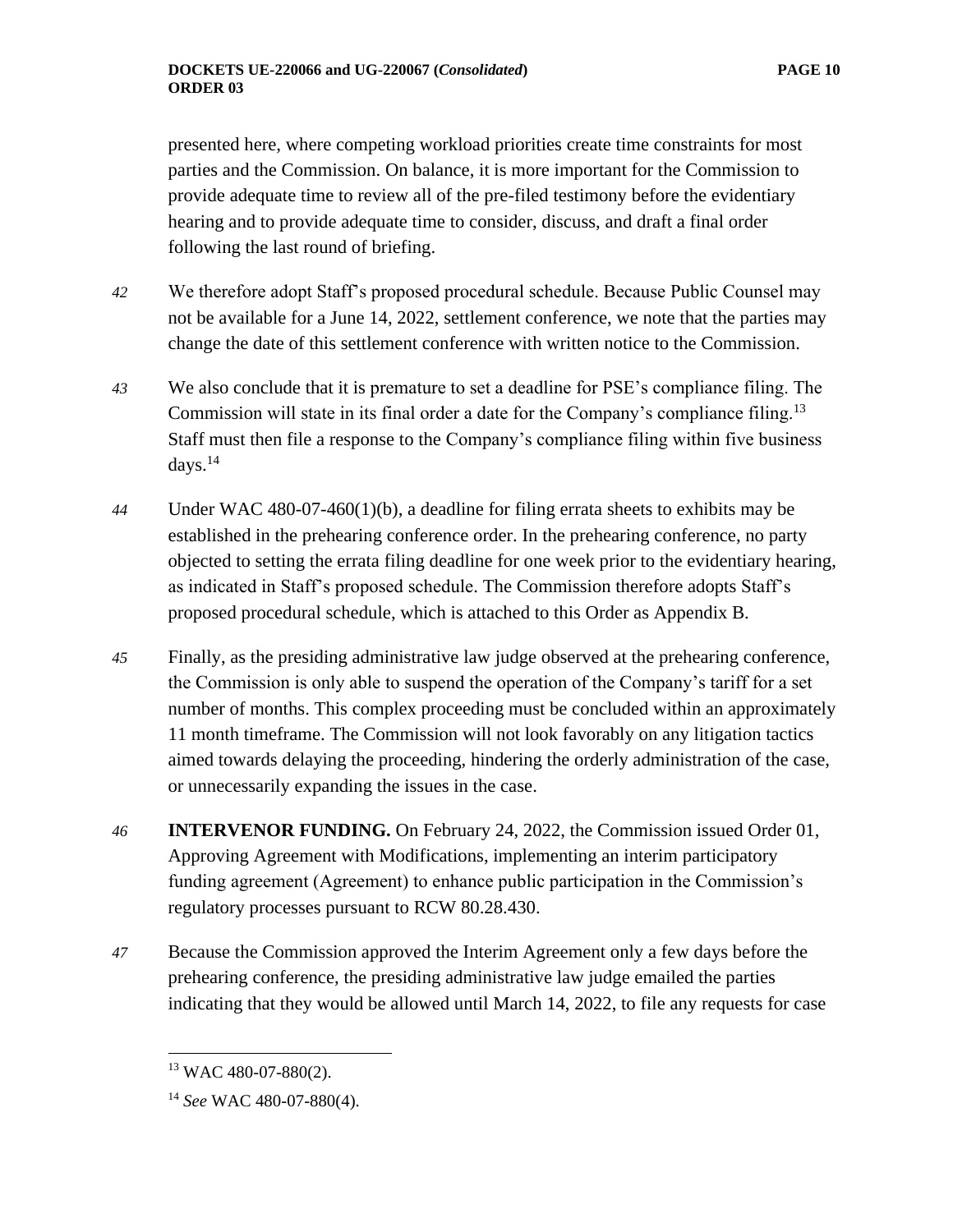certification and notices of intent to seek funding. This is a deadline for written submissions only. The deadline for proposed budgets follows 30 days later, on April 13, 2022. These deadlines are included in Staff's proposed schedule and are set forth in Appendix B, attached to this Order.

- *48* **DOCUMENT FILING AND SERVICE REQUIREMENTS.** Parties must file and serve all pleadings, motions, briefs, and other pre-filed materials in compliance with all of the following requirements:
	- (a) Parties must submit electronic copies of all documents by 5 p.m. on the filing deadline established in the procedural schedule (or other deadline as applicable) unless the Commission orders otherwise. Parties must comply with WAC 480-07-140(6) in formatting, organizing, and identifying electronic files.
	- (b) The Commission accepts only electronic versions of documents for formal filing. Parties must submit documents electronically through the Commission's web portal [\(www.utc.wa.gov/e-filing\)](http://www.utc.wa.gov/e-filing). If a party is unable to use the web portal to submit documents for filing, the Commission will accept a submission via email to [records@utc.wa.gov,](mailto:records@utc.wa.gov) provided that the email: (1) explains the reason the documents are not being submitted via the web portal, and (2) complies with the requirements in WAC 480-07-140(5)(b).
	- (c) In light of the COVID-19 pandemic, the Commission is suspending requirements for paper filings in this case for all submissions dating after the Company's initial testimony.
	- (d) Documents filed with the Commission must conform to the formatting and other requirements in WAC 480-07-395 and WAC 480-07-460, and must comply with the requirements in WAC 480-07-160 and the Protective Order in this docket for documents that include information designated as confidential.
	- (e) Parties must electronically serve the other parties and provide courtesy electronic copies of filings to the presiding administrative law judge [\(michael.howard@utc.wa.gov\)](mailto:michael.howard@utc.wa.gov) by 5 p.m. on the filing deadline unless the Commission orders otherwise. Pursuant to WAC 480-07-365(2)(c), all electronic documents submitted to the Commission must also be delivered to all parties and the presiding administrative law judge "at the same time" that the documents are submitted to the Commission or shortly thereafter. Please note as well that failing to provide a courtesy copy to the presiding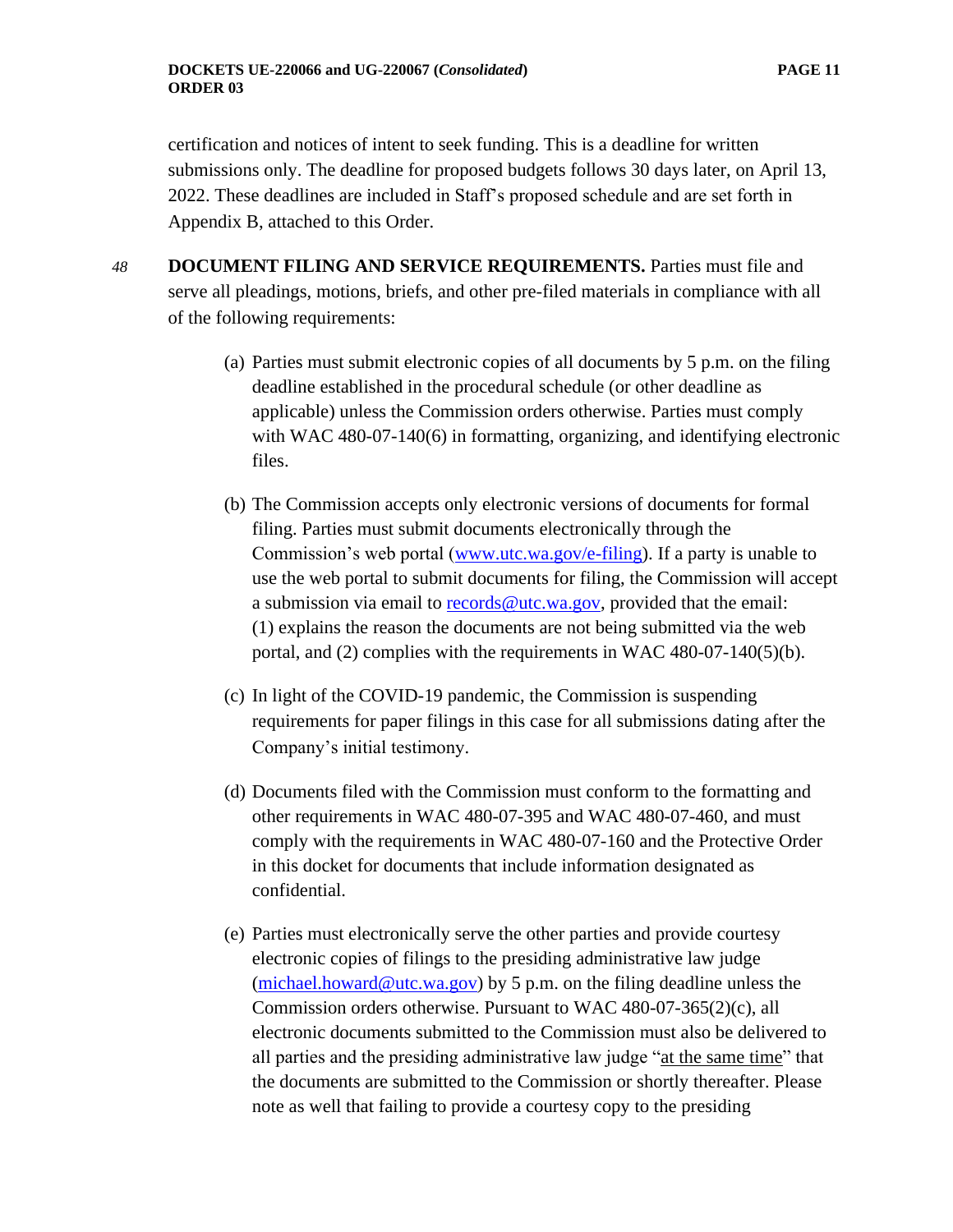administrative law judge may result in a delayed ruling on a motion or other filing. If parties are unable to email copies, they may furnish electronic copies by delivering them on a flash drive only.

- (f) Attorneys, non-attorney representatives, and witnesses are welcome to include their pronouns in filings or oral testimony if they so choose. The Commission does not assume any person's pronouns and will use they/them/theirs for witnesses and representatives who do not provide their pronouns.
- *49* **EXHIBITS FOR CROSS-EXAMINATION.** Parties are required to file with the Commission and serve all proposed cross-examination exhibits by **5 p.m.** on **September 26, 2022.** The Commission requires electronic copies in searchable PDF (Adobe Acrobat or comparable software). If any of the exhibits contain information designated as confidential, parties must file an electronic copy of the redacted version in searchable PDF (Adobe Acrobat or comparable software) of each such exhibit. The exhibits must be grouped according to the witness the party intends to cross examine with the exhibits.
- *50* **EXHIBIT LISTS**. With each submission of pre-filed testimony and exhibits, the party making the submission must include a preliminary exhibit list that identifies each submitted exhibit in the format the Commission uses for exhibit lists it prepares for evidentiary hearings. The Company will prepare and file its preliminary exhibit list for its initial filing in this docket. Each party must file and serve a final list of all exhibits the party intends to introduce into the evidentiary record, including all pre-filed testimony and exhibits, as well as cross-examination exhibits by **5 p.m., September 26, 2022**.
- *51* **CROSS-EXAMINATION TIME ESTIMATES**. Each party must provide a list of witnesses the party intends to cross-examine at the evidentiary hearing and an estimate of the time that party anticipates the cross-examination of that witness will take. Parties should not file witness lists or cross-examination time estimates but must provide them to the administrative law judge [\(michael.howard@utc.wa.gov\)](mailto:michael.howard@utc.wa.gov) and the other parties by **5 p.m., September 26, 2022**.
- *52* **PUBLIC COMMENT HEARING**. Consistent with the procedural schedule adopted as Appendix B to this Order, the Commission will hold a public comment hearing in this docket prior to the hearing on the final disposition of this case. The exact date of the public comment hearing is to be determined. The Commission agrees that conducting a virtual public comment hearing is in the public interest and will therefore convene a public comment hearing on or before October 4, 2022. PSE customers will receive notice of the date, time, and address of each public comment hearing, as well as other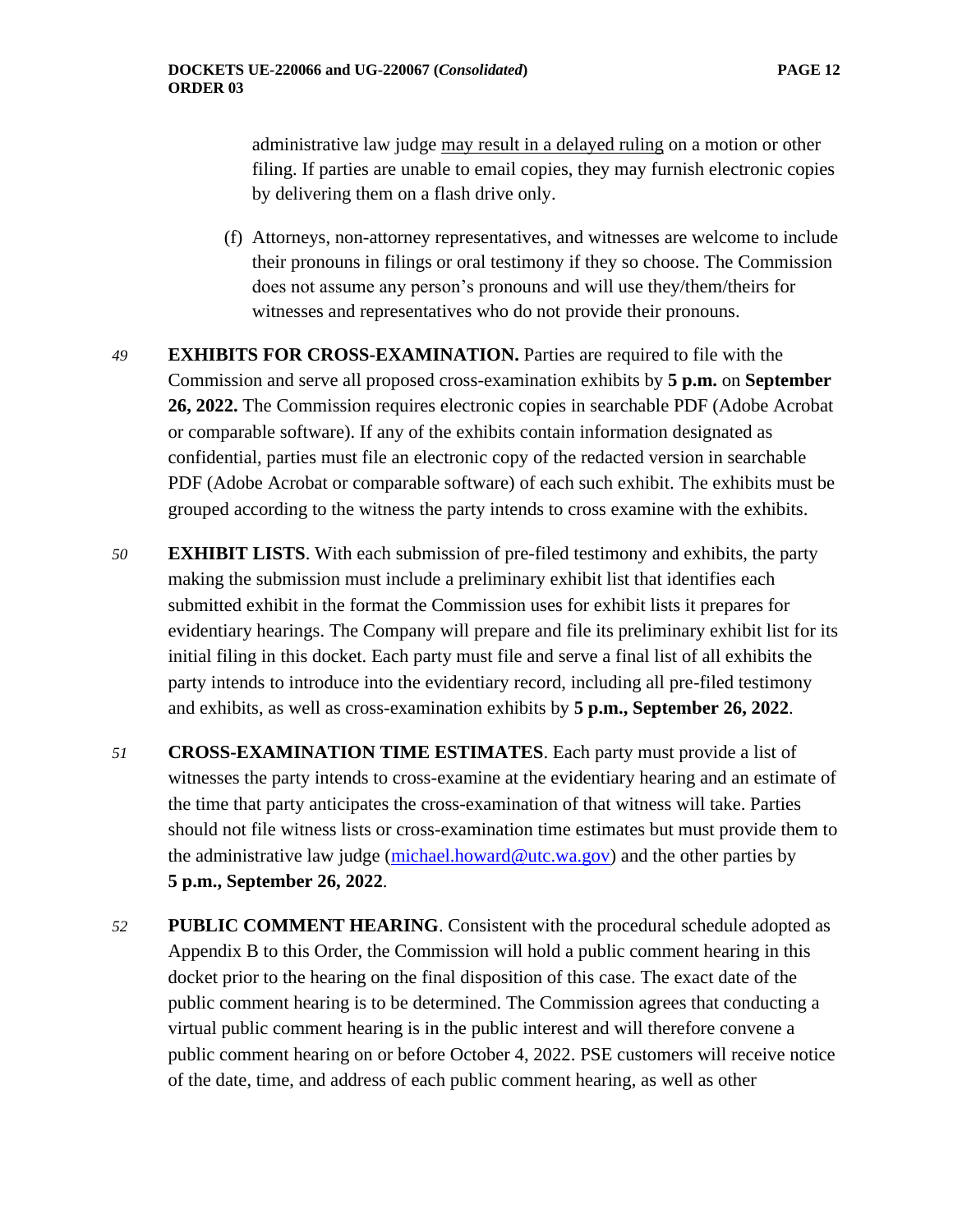information required under WAC 480-90-197 and WAC 480-100-197, at least 30 days prior to the date of the relevant public comment hearing.

- *53* **NOTICE OF EVIDENTIARY HEARING**. The Commission will hold a virtual evidentiary hearing in these dockets on **October 3, 2022, at 9 a.m. and, if necessary, continuing on October 4, 2022.** To participate by phone, call (253) 215 8782 and enter the Conference ID: 958 4537 3117# and use passcode 588131#. To participate via Zoom, use the following link: [Click here to join the meeting.](https://utc-wa-gov.zoom.us/j/95845373117?pwd=aWp5WllNQVBvYnVZNllJd3lsWWM5QT09)
- *54* **ALTERNATE DISPUTE RESOLUTION**. The Commission supports the informal settlement of matters before it. If the Parties reach a settlement in principle and request suspension of the procedural schedule, PSE must inform the Commission whether it is willing to extend the statutory deadline, if necessary, to allow the Commission sufficient time to consider the settlement and take final action in these consolidated proceedings. The Commission may decline to consider a settlement agreement if the Commission determines that it cannot consider the settlement and take final action by the statutory deadline. Ideally, settlement among the parties would arise sooner rather than later during these proceedings, thus resulting in a Commission determination at a much earlier stage.
- *55* Parties are also encouraged to consider other means of resolving disputes informally. The Commission has limited ability to provide dispute resolution services. If you wish to explore those services, please contact Rayne Pearson, Director, Administrative Law Division (360-664-1136).
- *56* **NOTICE TO PARTIES: A party who objects to any portion of this Order must file a written objection within ten (10) calendar days after the service date of this Order, pursuant to WAC 480-07-430 and WAC 480-07-810. The service date appears on the first page of this Order, in the upper right-hand corner. Absent such objection, this Order will control further proceedings in this docket, subject to Commission review.**

Dated at Lacey, Washington, and effective March 3, 2022.

## WASHINGTON UTILITIES AND TRANSPORTATION COMMISSION

/s/ *Michael S. Howard* MICHAEL S. HOWARD Administrative Law Judge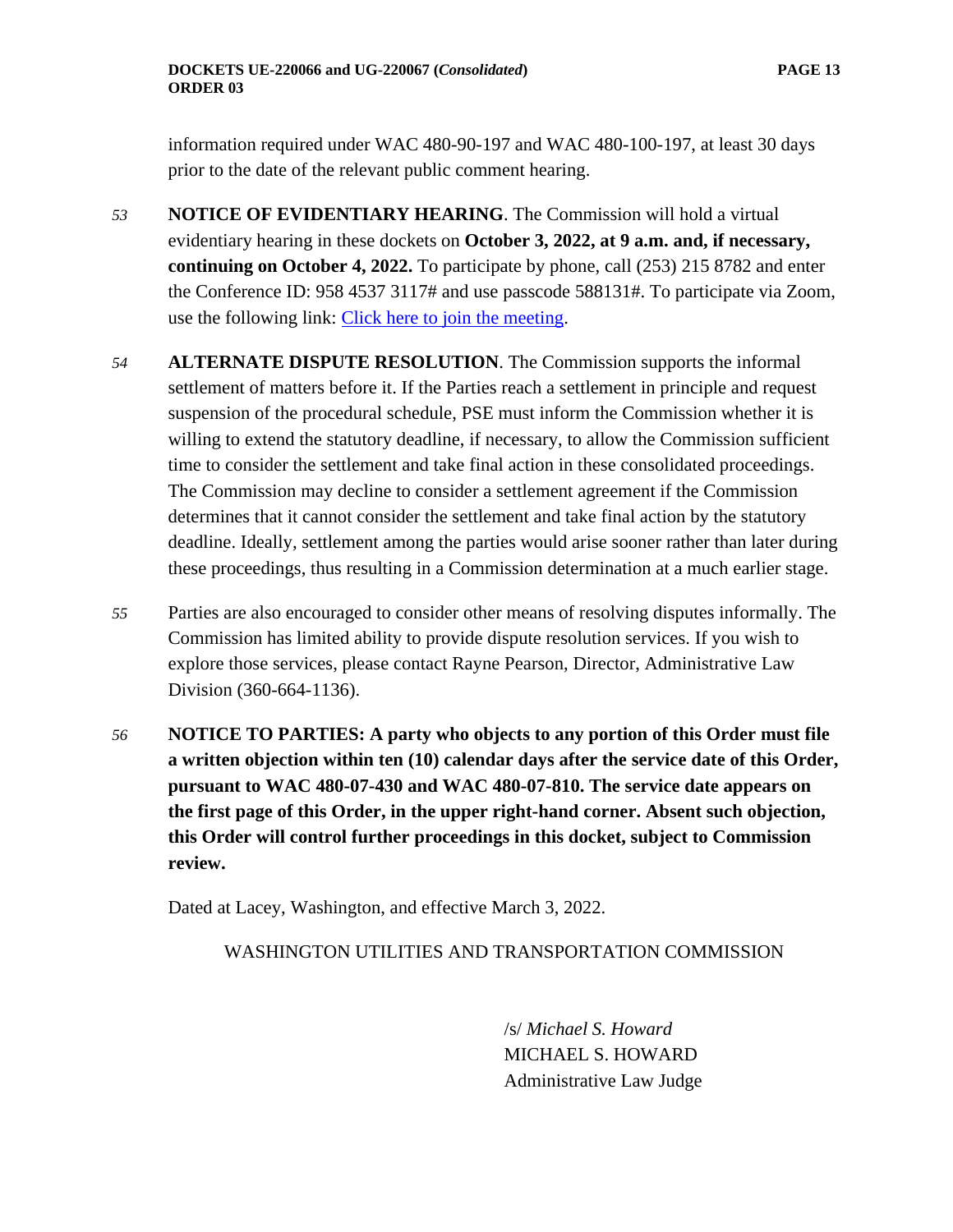## **APPENDIX A PARTIES' REPRESENTATIVES DOCKETS UE-220066 and UG-220067 (***Consolidated***)**

| <b>PARTY</b>       | <b>REPRESENTATIVE</b>                 | <b>PHONE</b>       | <b>E-MAIL</b>                |
|--------------------|---------------------------------------|--------------------|------------------------------|
| <b>Puget Sound</b> | <b>Sheree Carson</b>                  | $(425)$ 635-5579   | scarson@perkinscoie.com      |
| Energy             | Perkins Coie LLP                      |                    |                              |
|                    | 10885 NE Fourth Street, Suite 700     |                    |                              |
|                    | Bellevue, WA 98004                    |                    |                              |
|                    | David Steele                          |                    | dsteele@perkinscoie.com      |
|                    | Donna Barnett                         |                    | dbarnett@perkinscoie.com     |
|                    | Pamela Anderson                       |                    | pjanderson@perkinscoie.com   |
|                    | <b>Byron Starkey</b>                  |                    | byronstarkey@perkinscoie.com |
|                    | <b>Ryan Thomas</b>                    |                    | rthomas@perkinscoie.com      |
|                    | Service email                         |                    | psedrs@perkinscoie.com       |
|                    | Jon Piliaris                          | $(425)$ 456-2142   | jon.piliaris@pse.com         |
|                    | P.O. Box 97304 EST-07W                |                    |                              |
|                    | Bellevue, WA 98009                    |                    |                              |
| Commission         | Jennifer Cameron-Rulkowski            | $(360) 664 - 1186$ | jennifer.cameron-            |
| Staff              | <b>Assistant Attorney General</b>     |                    | rulkowski@utc.wa.gov         |
|                    | Office of the Attorney General        |                    |                              |
|                    | P.O. Box 40128                        |                    |                              |
|                    | Olympia, WA 98504                     |                    |                              |
|                    | Jeff Roberson                         |                    | jeff.roberson@utc.wa.gov     |
|                    | Nash Callaghan                        |                    | nash.callaghan@utc.wa.gov    |
|                    | Harry Fukano                          |                    | harry.fukano@utc.wa.gov      |
|                    | <b>Joe Dallas</b>                     |                    | joe.dallas@utc.wa.gov        |
|                    | Daniel Teimouri                       |                    | daniel.teimouri@utc.wa.gov   |
| Public             | Lisa Gafken                           | $(206)$ 464-6595   | lisa.gafken@atg.wa.gov       |
| Counsel            | <b>Assistant Attorney General</b>     |                    |                              |
|                    | Washington Attorney General's Office  |                    |                              |
|                    | <b>Public Counsel Unit</b>            |                    |                              |
|                    | 800 Fifth Avenue, Suite 2000          |                    |                              |
|                    | Seattle, WA 98104-3188                |                    |                              |
|                    | Nina Suetake                          |                    | nina.suetake@atg.wa.gov      |
|                    | Shay Bauman                           |                    | Shay.bauman@atg.wa.gov       |
|                    | Chanda Mak                            |                    | chanda.mak@atg.wa.gov        |
|                    | Stephanie Chase                       |                    | Stephanie.chase@atg.wa.gov   |
|                    | Thomas Johnson                        |                    | Thomas.johnson@atg.wa.gov    |
|                    | <b>Brice Hartman</b>                  |                    | Brice.hartman@atg.wa.gov     |
| The Energy         | Simon J. ffitch                       |                    | simon@ffitchlaw.com          |
| Project            | Attorney at Law                       |                    |                              |
|                    | 321 High School Rd. NE, Suite D3, Box |                    |                              |
|                    | No. 383                               |                    |                              |
|                    | Bainbridge Island, WA 98110           |                    |                              |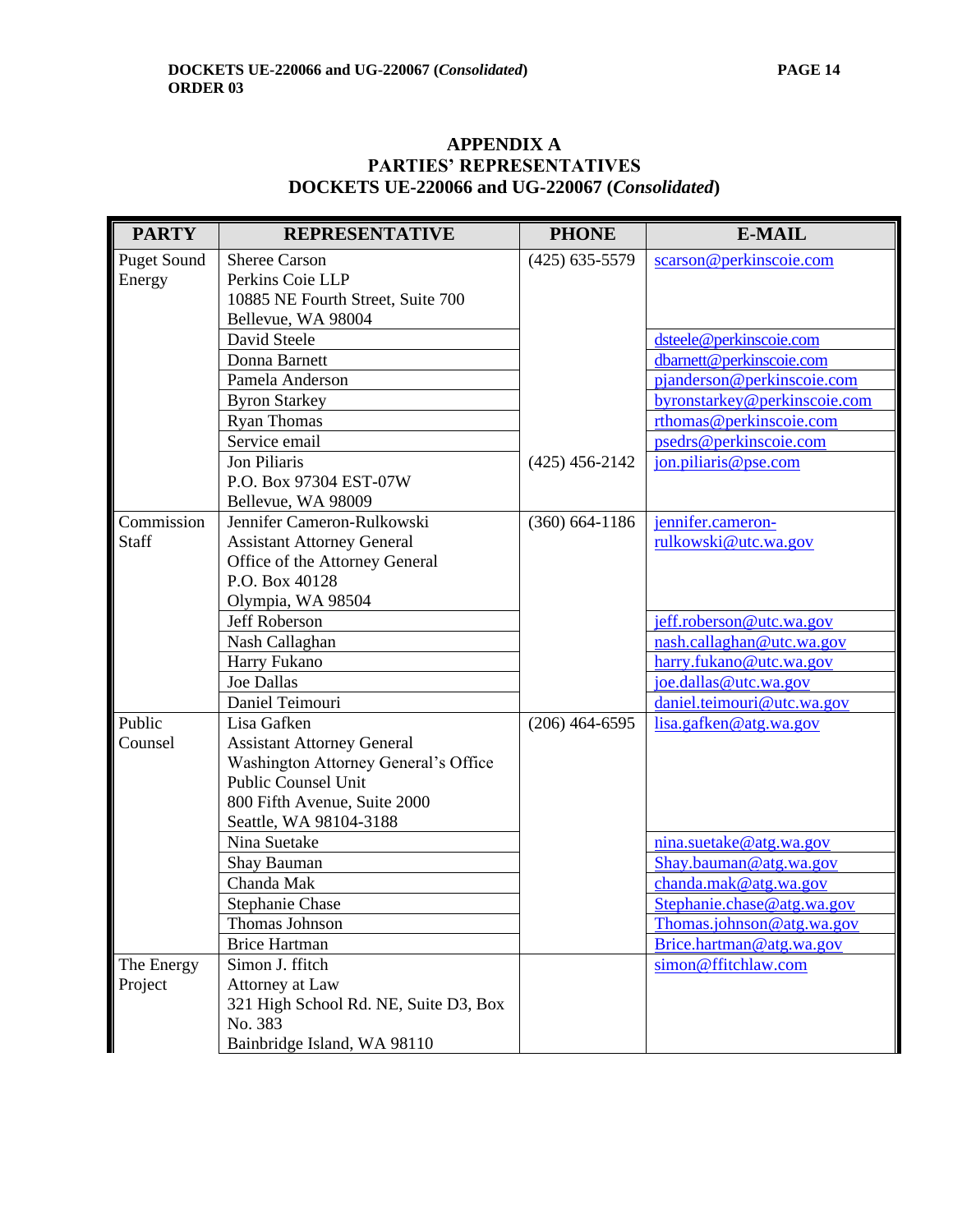| <b>PARTY</b>       | <b>REPRESENTATIVE</b>                           | <b>PHONE</b>       | <b>E-MAIL</b>                                 |
|--------------------|-------------------------------------------------|--------------------|-----------------------------------------------|
|                    | Yochanan Zakai                                  | $(206)$ 669-8197   | Yzakai@smwlaw.com                             |
|                    | Shute, Mihaly & Weinberger LLP                  |                    |                                               |
|                    | 396 Hayes Street                                |                    |                                               |
|                    | San Francisco, CA 94102                         | $(415) 552 - 7272$ |                                               |
|                    | <b>Shawn Collins</b>                            |                    | shawnC@oppco.org                              |
|                    | The Energy Project                              | $(360)$ 389-2410   |                                               |
|                    | 3406 Redwood Avenue                             |                    |                                               |
| Alliance of        | Bellingham, WA 98225                            |                    |                                               |
| Western            | <b>Brent Coleman</b><br>Davison Van Cleve, P.C. | $(503)$ 241-7242   | blc@dvclaw.com                                |
| Energy             | 1750 SW Harbor Way, Suite 450                   |                    |                                               |
| Consumers          | Portland, OR 97201                              |                    |                                               |
|                    | Riley G. Peck                                   |                    | rgp@dvclaw.com                                |
|                    | Jesse Gorsuch                                   |                    | jog@dvclaw.com                                |
|                    | Lance Kaufman                                   | $(541)$ 515-0380   | lance@aegisinsight.com                        |
|                    | <b>Bradley G. Mullins</b>                       | $(503)$ 954-2852   | brmullins@mwanalytics.com                     |
| <b>Nucor Steel</b> | Damon Xenopoulos                                | $(202)$ 342-0800   | dex@smxblaw.com                               |
| Seattle, Inc.      | Stone Mattheis Xenopoulos & Brew, PC            |                    |                                               |
|                    | 1025 Thomas Jefferson, Street, N.W.             |                    |                                               |
|                    | Suite 800 West                                  |                    |                                               |
|                    | Washington, DC 20007                            |                    |                                               |
|                    | Shaun Mohler                                    |                    | scm@smxblaw.com                               |
|                    | Laura Baker                                     |                    | lwb@smxblaw.com                               |
| Microsoft          | <b>Tyler Pepple</b>                             | $(503)$ 241-7242   | kboehm@BKLlawfirm.com                         |
| Corporation        | Davison Van Cleve, PC                           |                    |                                               |
|                    | 1750 SW Harbor Way STE 450                      |                    |                                               |
|                    | Portland, OR 97201<br>Corrine Milinovich        |                    |                                               |
|                    |                                                 |                    | com@dvclaw.com                                |
| NW Energy          | Jesse O. Gorsuch<br>Jan Hasselman               | $(206)$ 701-7613   | jog@dvclaw.com<br>jhasselman@earthjustice.org |
| Coalition          | Earthjustice                                    |                    |                                               |
|                    | 705 Second Avenue STE 203                       |                    |                                               |
|                    | Seattle, WA 98201                               |                    |                                               |
|                    | Jaimini Parekh                                  |                    | jparekh@earthjustice.org                      |
|                    | Lauren McCloy                                   |                    | lauren@nwenergy.org                           |
|                    | NW Energy Coalition                             |                    |                                               |
|                    | 811 First Avenue, Suite 305                     |                    |                                               |
|                    | Seattle, WA 98104                               |                    |                                               |
|                    | Amy Wheeless                                    |                    | amy@nwenergy.org                              |
| <b>CENSE</b>       | J. Richard Aramburu                             | $(206)$ 625-9515   | rick@aramburu-eustis.com                      |
|                    | 705 2 <sup>nd</sup> Ave. STE 1300               |                    |                                               |
|                    | Seattle, WA 98104                               |                    |                                               |
| Puyallup           | Lisa Anderson                                   | $(253) 573 - 7852$ | lisa.anderson@puyalluptribe-                  |
| Tribe              | Law Office                                      |                    | nsn.gov                                       |
|                    | Puyallup Tribe of Indians                       |                    |                                               |
|                    | 3009 E Portland Ave                             |                    |                                               |
|                    | Tacoma, WA 98404                                |                    |                                               |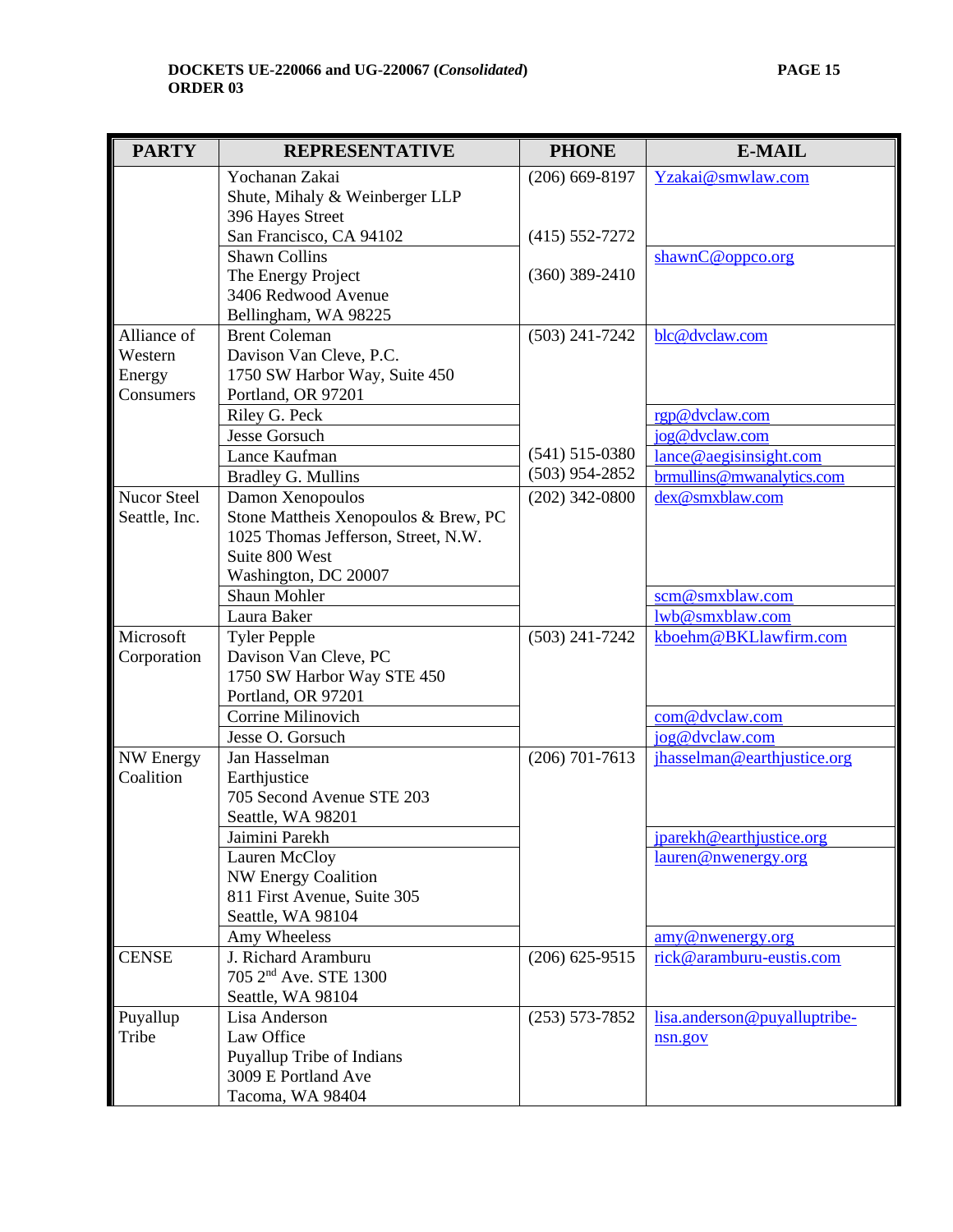| <b>PARTY</b>                     | <b>REPRESENTATIVE</b>                                                                                                              | <b>PHONE</b>       | <b>E-MAIL</b>                                             |
|----------------------------------|------------------------------------------------------------------------------------------------------------------------------------|--------------------|-----------------------------------------------------------|
|                                  | <b>Samuel Stiltner</b>                                                                                                             |                    | sam.stiltner@puyalluptribe-<br>nsn.gov                    |
|                                  | Alec Wrolson                                                                                                                       |                    | Alec.wrolson@puyalluptribe-<br>nsn.gov                    |
|                                  | <b>Nicholas Thomas</b><br>Ogden Murphy Wallace, PLLC<br>901 5th Avenue STE 3500<br>Seattle, WA 98164                               |                    | nthomas@omwlaw.com                                        |
| Walmart                          | Vicki M. Baldwin<br>Parsons Behle & Latimer<br>201 South Main Street STE 1800<br>Salt Lake City, UT 84111                          | $(801)$ 532-1234   | vbaldwin@parsonsbehle.com                                 |
|                                  | Alex Kronauer<br>Walmart Inc.<br>2608 Southeast J Street<br>Bentonville, Arkansas 72716-0550                                       |                    | Alex.Kronauer@Walmart.com                                 |
| King County                      | Benjamin Mayer<br>K & L Gates LLP<br>925 4th Ave. STE 2900<br>Seattle, WA 98104-1158                                               | $(206)$ 370-8074   | Ben.mayer@klgates.com                                     |
|                                  | Kari L. Vander Stoep                                                                                                               |                    | kari.vanderstoep@klgates.com                              |
|                                  | Dirk Middents<br>Verna Bromley<br>King County Prosecuting Attorney's<br>Office<br>1191 2nd Avenue, Suite 1700<br>Seattle, WA 98101 | $(206)$ 477-1097   | Dirk.middents@klgates.com<br>Verna.bromley@kingcounty.gov |
|                                  | <b>Raul Martinez</b>                                                                                                               |                    | Raul.martinez@kingcounty.gov                              |
| Sierra Club                      | Gloria Smith<br>Sierra Club<br>2101 Webster STE 1300<br>Oakland, CA 94612                                                          | $(415)$ 977-5532   | gloria.smith@sierraclub.org                               |
| Federal<br>Executive<br>Agencies | Rita Liotta<br><b>United States Navy</b><br>One Avenue of the Palms, Suite 161<br>San Francisco, CA 94130                          | $(415) 743 - 4718$ | rita.liotta@navy.mil                                      |
|                                  | Kay Davoodi                                                                                                                        | $(202)$ 685-3319   | khojasteh.davoodi@navy.mil                                |
|                                  | Larry Allen                                                                                                                        | $(202)$ 685-3320   | larry.r.allen@navy.mil                                    |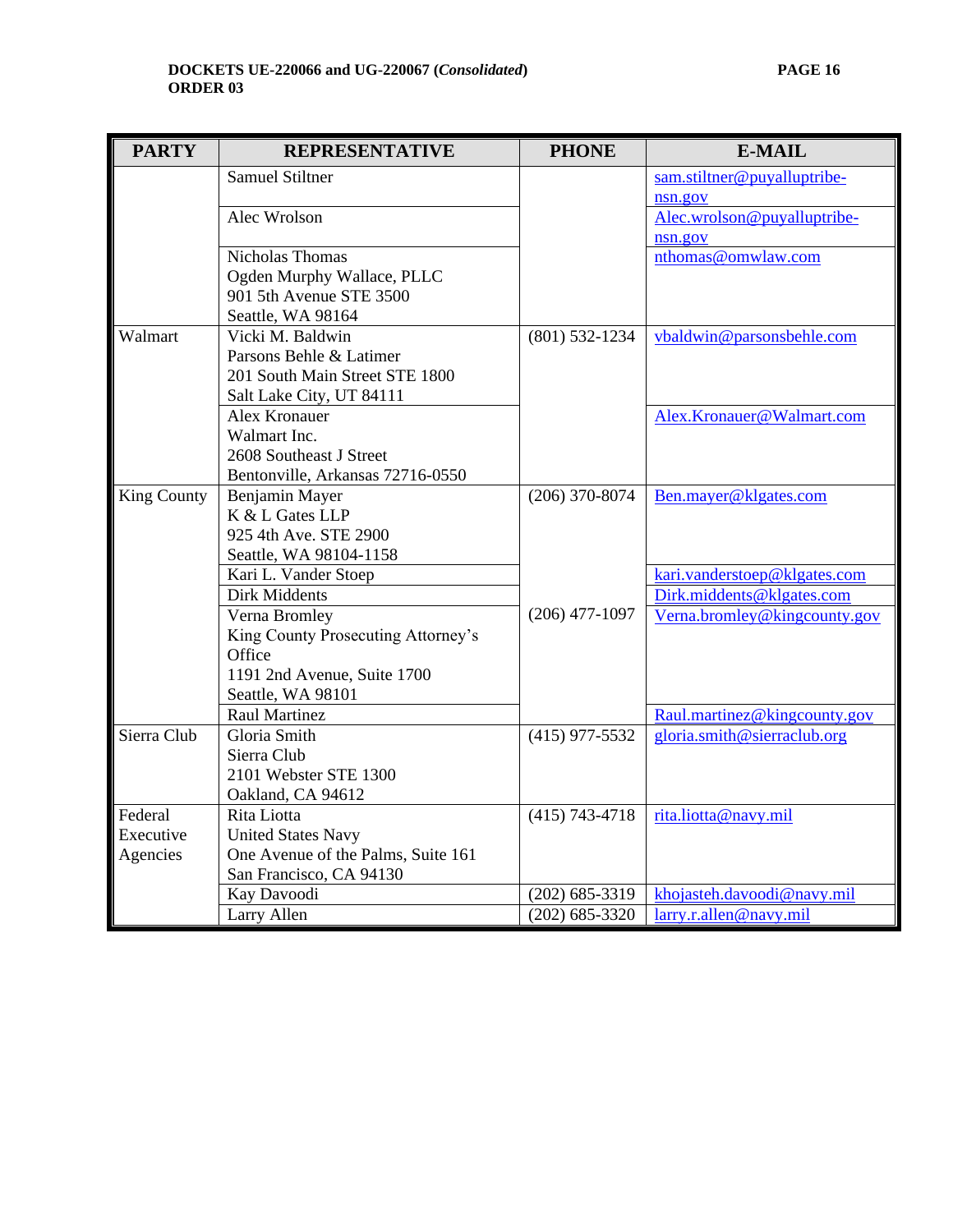# **APPENDIX B PROCEDURAL SCHEDULE DOCKETS UE-220066 and UG-220067 (***Consolidated***)**

| <b>EVENT</b>                                                                          | DATE                                                                                       |
|---------------------------------------------------------------------------------------|--------------------------------------------------------------------------------------------|
| <b>General Rate Case Filing</b>                                                       | <b>January 31, 2022</b>                                                                    |
| <b>Complaint and Suspension Order; Commencement</b><br>of Discovery                   | <b>February 10, 2022</b>                                                                   |
| <b>Prehearing Conference</b>                                                          | <b>February 28, 2022</b>                                                                   |
| Intervenor funding Case Certification/Notice of<br><b>Intent to Seek Funding</b>      | <b>March 14, 2022</b>                                                                      |
| <b>Intervenor Funding Proposed Budgets</b>                                            | April 13, 2022                                                                             |
| Green Direct Settlement Conference <sup>1</sup>                                       | Week of April 11, 2022 or<br>the week of April 18, 2022                                    |
| <b>Initial Settlement Conference</b>                                                  | June 13-14, 2022 <sup>2</sup>                                                              |
| Staff, Public Counsel, and Intervenor Response<br>Testimony and Exhibits <sup>3</sup> | <b>July 19, 2022</b>                                                                       |
| PSE Circulates Joint Issues Matrix                                                    | <b>July 22, 2022</b>                                                                       |
| <b>Settlement Conference</b>                                                          | <b>August 10, 2022</b>                                                                     |
| Notice Issued for Public Comment Hearing                                              | To be determined ("TBD")<br>- at least 30 days before the<br><b>Public Comment Hearing</b> |
| <b>Public Comment Hearing</b>                                                         | TBD – based on<br><b>Commissioner availability</b>                                         |

<sup>&</sup>lt;sup>1</sup> See WAC 480-07-700(5)(a) ("Parties may reschedule a settlement conference included in the procedural schedule without seeking to modify the schedule if all parties agree, but the parties must provide notice to the presiding officer of the rescheduled date.")

2 *Id.*

<sup>&</sup>lt;sup>3</sup> Response time to data requests will be seven business days as of this date.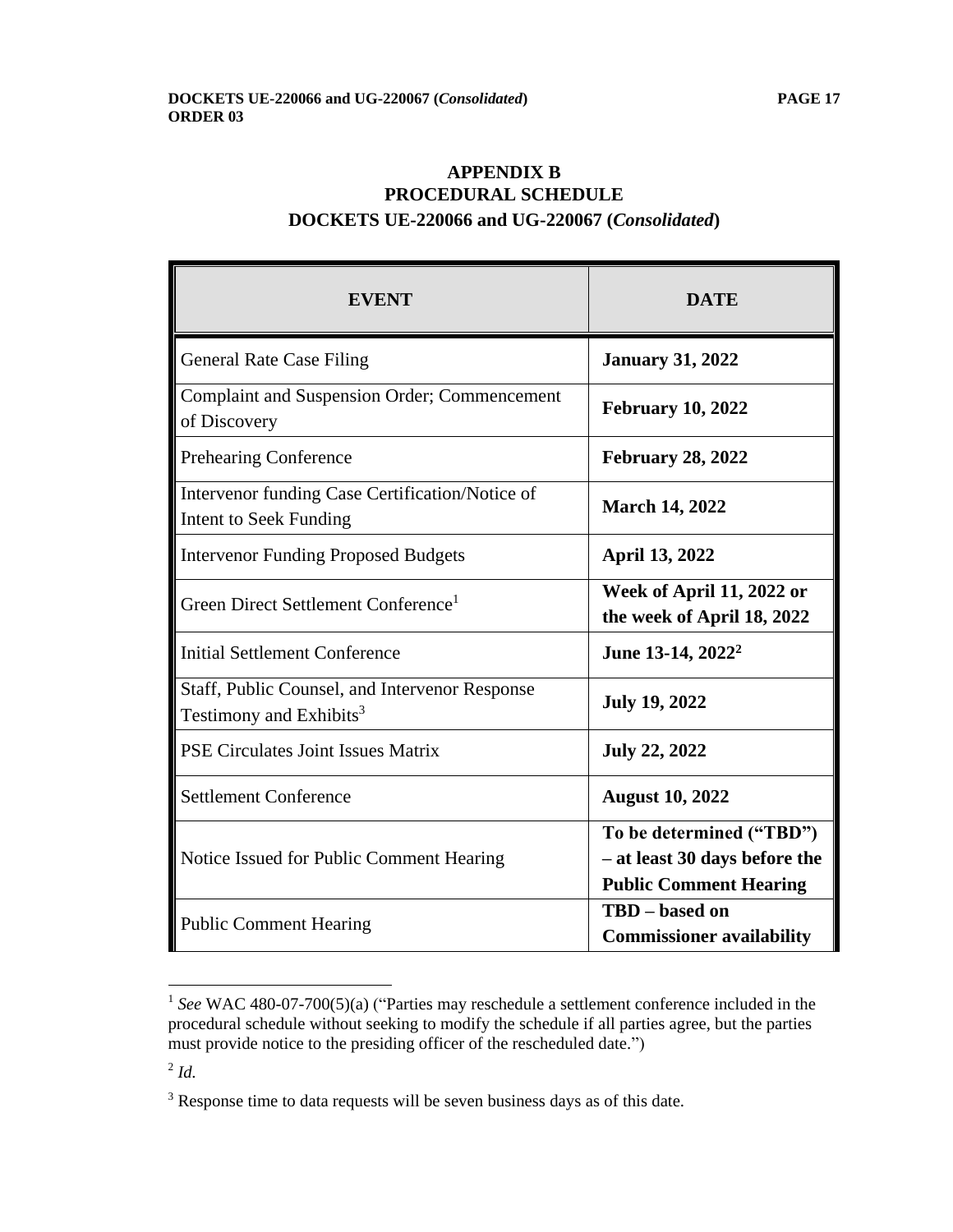| PSE Rebuttal Testimony and Exhibits; Staff, Public  |                                                    |                           |
|-----------------------------------------------------|----------------------------------------------------|---------------------------|
| Counsel, and Intervenor Cross-Answering             |                                                    | <b>August 23, 2022</b>    |
| Testimony and Exhibits <sup>4</sup>                 |                                                    |                           |
|                                                     | PSE files Power Cost Update—The filing will        |                           |
|                                                     | incorporate updates to the following:              |                           |
| 1.                                                  | Natural gas prices to a more recent three-         |                           |
|                                                     | month average of forward market prices,            |                           |
| 2.                                                  | Power and gas-for-power hedge contracts            |                           |
|                                                     | and index-priced physical supply                   |                           |
|                                                     | contracts,                                         |                           |
| 3.                                                  | BPA transmission contract rates,                   | <b>August 23, 2022</b>    |
| 4.                                                  | Natural gas pipeline rates,                        |                           |
| 5.                                                  | Mid-Columbia hydroelectric contract                |                           |
|                                                     | costs, and                                         |                           |
| 6.                                                  | Other rate year contract rates.                    |                           |
| In addition, the power cost update will refresh the |                                                    |                           |
|                                                     | level of forecasted EIM benefits for the rate plan |                           |
| period years.                                       |                                                    |                           |
| Discovery Deadline - Last Day to Issue Data         |                                                    |                           |
| Requests                                            |                                                    | <b>September 16, 2022</b> |
|                                                     | PSE files Joint Issues Matrix                      | <b>September 26, 2022</b> |
| Exhibit List, Cross-Examination Exhibits, Witness   |                                                    | <b>September 26, 2022</b> |
| Lists, Time Estimates, Exhibits Errata              |                                                    |                           |
|                                                     |                                                    | October 3, 2022 beginning |
| <b>Evidentiary Hearing</b>                          |                                                    | at 9:00am, continuing as  |
|                                                     |                                                    | needed through October 4, |
|                                                     |                                                    | 20225                     |
| Post-hearing Briefing and Updated Joint Issues      |                                                    |                           |
| Matrix                                              |                                                    | <b>October 31, 2022</b>   |

<u> 1990 - Johann Barbara, martin a</u>

<sup>4</sup> Response time to data requests will be five business days as of this date.

 $<sup>5</sup>$  TEP raised a concern that the Yom Kippur holiday begins the evening of October 4, 2022. If</sup> any party is concerned with religious accommodations around this holiday, please contact the presiding administrative law judge.